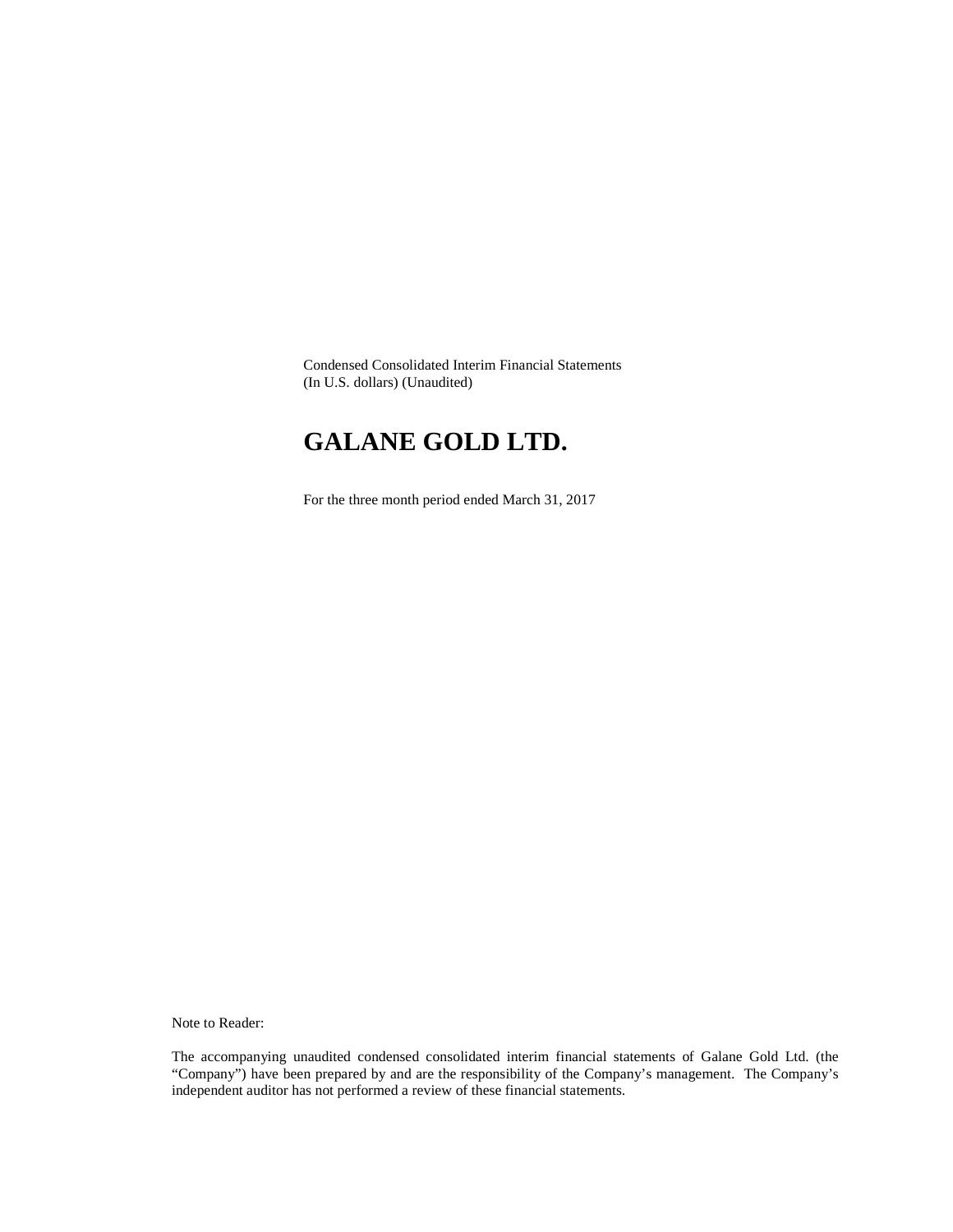Condensed Consolidated Interim Statement of Financial Position (In U.S. dollars) (Unaudited)

As at March 31, 2017 and December 31, 2016

|                                                      | <b>Notes</b> | March 31, 2017   |    | December 31,<br>2016 |  |
|------------------------------------------------------|--------------|------------------|----|----------------------|--|
|                                                      |              |                  |    |                      |  |
| Assets                                               |              |                  |    |                      |  |
| Current assets:                                      |              |                  |    |                      |  |
| Cash                                                 | 6            | \$<br>1,241,089  | \$ | 823,740              |  |
| Trade and other receivables                          | 7            | 1,376,533        |    | 1,369,988            |  |
| Inventories                                          | 8            | 4,855,414        |    | 6,925,512            |  |
|                                                      |              | 7,473,036        |    | 9,119,240            |  |
|                                                      |              |                  |    |                      |  |
| Non-current assets                                   |              |                  |    |                      |  |
| Mining and exploration properties                    | 9            | 36,028,092       |    | 37,133,946           |  |
| Plant and equipment                                  | 9            | 2,802,701        |    | 2,374,730            |  |
|                                                      |              | 38,830,793       |    | 39,508,676           |  |
|                                                      |              |                  |    |                      |  |
|                                                      |              | \$<br>46,303,829 | \$ | 48,627,916           |  |
| Liabilities and Shareholders' Equity                 |              |                  |    |                      |  |
| Current liabilities:                                 |              |                  |    |                      |  |
| Accounts payable and accrued liabilities             | 11           | \$<br>12,058,589 | \$ | 11,384,627           |  |
| Current portion of interest bearing loans and        | 12           | 8,542,064        |    | 6,276,950            |  |
| borrowings                                           |              | 20,600,653       |    | 17,661,577           |  |
|                                                      |              |                  |    |                      |  |
| Non-current liabilities:                             |              |                  |    |                      |  |
| Interest-bearing loans and borrowings                | 12           | 7,923,417        |    | 9,181,548            |  |
| Warrants denominated in a foreign currency           | 14           | 144,052          |    | 142,523              |  |
| Restoration and rehabilitation provision             | 10           | 5,814,872        |    | 5,620,295            |  |
|                                                      |              | 13,882,341       |    | 14,944,366           |  |
|                                                      |              |                  |    |                      |  |
| Shareholders' equity:                                |              |                  |    |                      |  |
| Share capital                                        | 14           | \$<br>37,303,801 | \$ | 37,139,370           |  |
| Reserves                                             |              | 1,975,563        |    | 2,077,781            |  |
| Retained deficit                                     |              | (27, 458, 529)   |    | (23, 195, 178)       |  |
| Equity attributable to Galane Gold Ltd. Shareholders |              | 11,820,835       |    | 16,021,973           |  |
|                                                      |              |                  |    |                      |  |
|                                                      |              | \$<br>46,303,829 | \$ | 48,627,916           |  |

Going Concern (Note 1) Commitments and contingencies (Note 16);

Approved and authorized by the Board on May 26, 2017:

| - Ravi Sood ″ | ≀ırector<br>___ | $\sim$ $\sim$<br><br>. IHI<br>idi | ----<br>ш<br>эстог |
|---------------|-----------------|-----------------------------------|--------------------|
|               |                 |                                   |                    |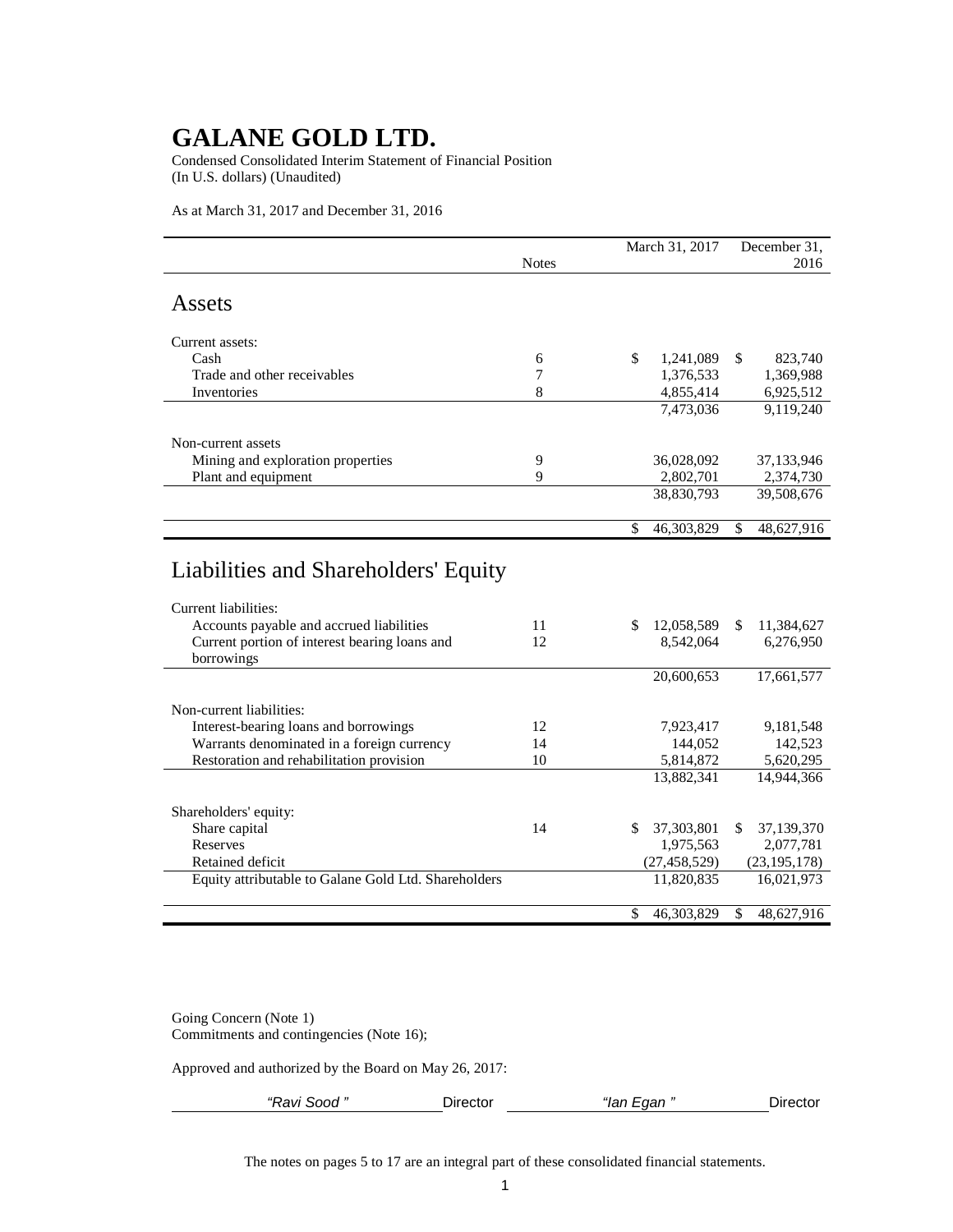Condensed Consolidated Interim Statement of Earnings (Loss) and Comprehensive Earnings (Loss) (In U.S. dollars) (Unaudited)

Three month period ended March 31,

|                                                          | Note | 2017              | 2016              |
|----------------------------------------------------------|------|-------------------|-------------------|
|                                                          |      |                   |                   |
| Mining Revenue                                           |      | \$<br>6,727,699   | \$<br>7,349,711   |
| <b>Mining Costs:</b>                                     | 15   | 9,260,983         | 8,164,604         |
| (Loss) Earnings from mining operations                   |      | (2,533,284)       | (814, 893)        |
|                                                          |      |                   |                   |
| Expenses:                                                |      |                   |                   |
| <b>Exploration</b> costs                                 |      | 34,783            | 7,371             |
| Foreign exchange (loss) gain                             |      | 413,853           | 469,664           |
| Corporate general and administration                     | 15   | 486,633           | 514,188           |
| Financing costs                                          | 15   | 489,326           | 120,988           |
| Other expenses                                           | 15   | 305,472           | 452,390           |
|                                                          |      | 1,730,067         | 1,564,601         |
|                                                          |      |                   |                   |
| (Loss) Earnings for the period before taxation           |      | \$<br>(4,263,351) | \$<br>(2,379,494) |
| Taxation                                                 | 13   | \$                | \$                |
|                                                          |      |                   |                   |
| Net loss and comprehensive loss for the period           |      | \$<br>(4,263,351) | \$<br>(2,379,494) |
|                                                          |      |                   |                   |
| Attributable to:                                         |      |                   |                   |
| Equity holders of Galane Gold Ltd.                       |      | \$<br>(4,263,351) | \$<br>(2,024,677) |
| Non-controlling interest                                 | 5    | \$                | \$<br>(354, 817)  |
|                                                          |      |                   |                   |
| Net loss and comprehensive loss for the period           |      | \$<br>(4,263,351) | \$<br>(2,379,494) |
|                                                          |      |                   |                   |
| Basic (loss) earnings per common share                   | 14   | \$<br>(0.03)      | \$<br>(0.03)      |
| Diluted (loss) earnings per common share                 | 14   | \$<br>(0.03)      | \$<br>(0.03)      |
|                                                          |      |                   |                   |
| Weighted average number of common shares - basic         | 14   | 145,732,833       | 71,314,422        |
|                                                          |      |                   |                   |
| Weighted average number of common shares - fully diluted | 14   | 145,732,833       | 71,314,422        |
|                                                          |      |                   |                   |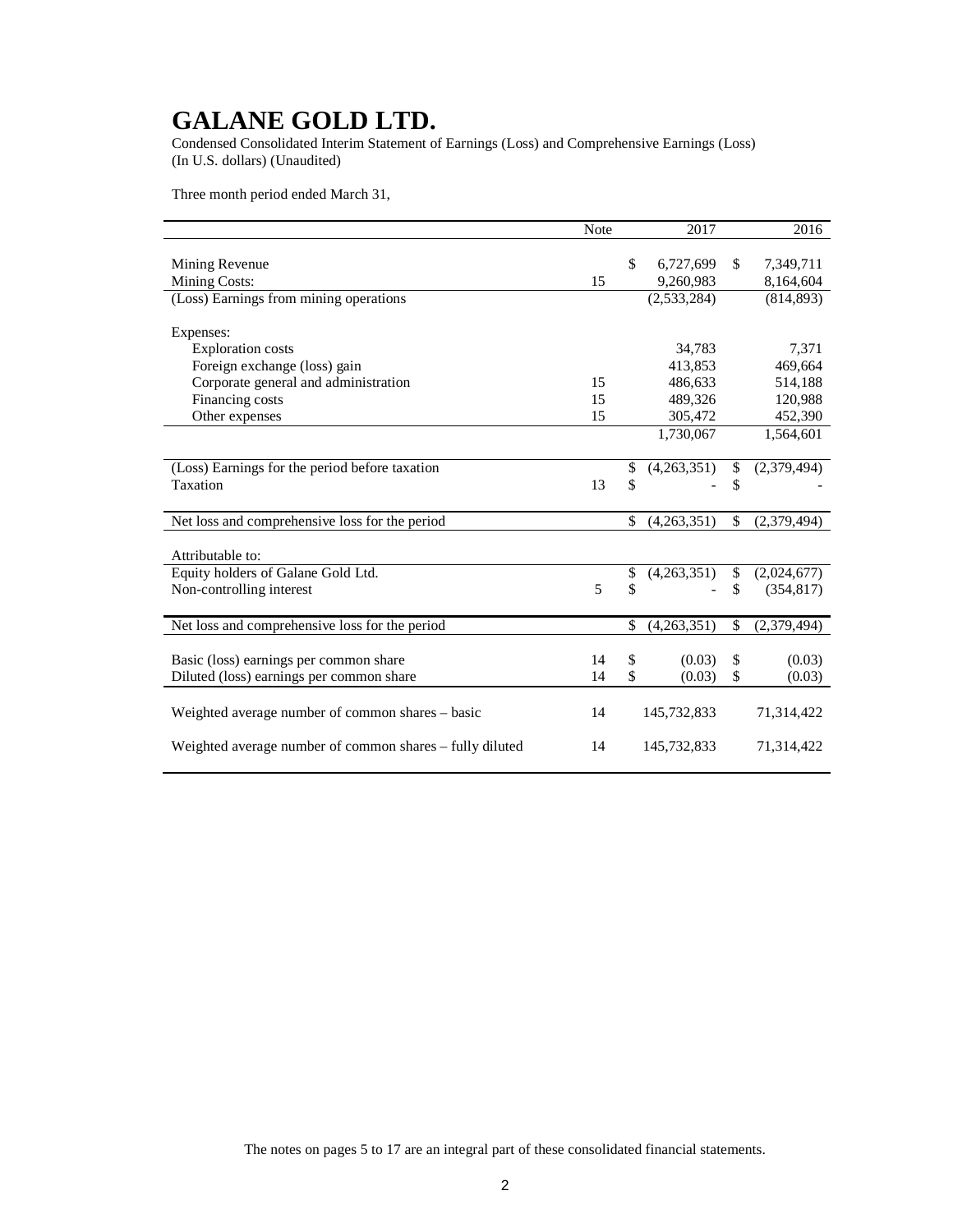Condensed Consolidated Interim Statement of Changes in Equity (In U.S. Dollars) (Unaudited)

Three month periods ended March 31, 2017 and 2016

|                                               |                  | <b>Capital Stock</b>     |                          | <b>Reserves</b>                       |                                   |                                                         |                                               |              |
|-----------------------------------------------|------------------|--------------------------|--------------------------|---------------------------------------|-----------------------------------|---------------------------------------------------------|-----------------------------------------------|--------------|
|                                               | <b>Not</b><br>es | <b>Number</b>            | Amount                   | <b>Stock based</b><br><i>payments</i> | <b>Retained</b><br><b>Deficit</b> | <b>Attributable</b><br>to Galane<br><b>Shareholders</b> | Non-<br><b>Controlling</b><br><b>Interest</b> | <b>Total</b> |
|                                               |                  |                          |                          |                                       |                                   |                                                         |                                               |              |
| Balance as at December 31, 2015               |                  | 71,314,442               | 36,401,916               | 1,814,369                             | (16,760,292)                      | 21,455,993                                              | 610,811                                       | 22,066,804   |
| Stock-based compensation for the period       |                  | $\overline{\phantom{a}}$ | $\overline{\phantom{a}}$ | 47,455                                |                                   | 47,455                                                  |                                               | 47,455       |
| loss for the three months ended<br><b>Net</b> |                  |                          |                          |                                       |                                   |                                                         |                                               |              |
| March 31, 2016                                |                  |                          |                          |                                       | (2,024,677)                       | (2,024,677)                                             | (354, 817)                                    | (2,379,494)  |
| Balance as at March 31, 2016                  |                  | 71,314,442               | 36,401,916               | 1,861,824                             | (18, 784, 969)                    | 19,478,771                                              | 255,994                                       | 19,734,765   |
| Balance as at December 31, 2016               |                  | 145,088,978              | 37,139,370               | 2,077,781                             | (23, 195, 178)                    | 16,021,973                                              | н.                                            | 16,021,973   |
| Stock-based compensation for the period       | 15               |                          |                          | 62,213                                |                                   | 62,213                                                  |                                               | 62,213       |
| Deferred Stock Units Issued                   | 14               | 965,782                  | 164,431                  | (164, 431)                            |                                   |                                                         |                                               |              |
| Net loss for the three months ended           |                  |                          |                          |                                       |                                   |                                                         |                                               |              |
| March 31, 2017                                |                  |                          |                          |                                       | (4,263,351)                       | (4,263,351)                                             |                                               | (4,263,351)  |
| Balance as at March 31, 2017                  |                  | 146,054,760              | 37, 303, 801             | 1,975,563                             | (27, 458, 529)                    | 11,820,835                                              | $\sim$                                        | 11,820,835   |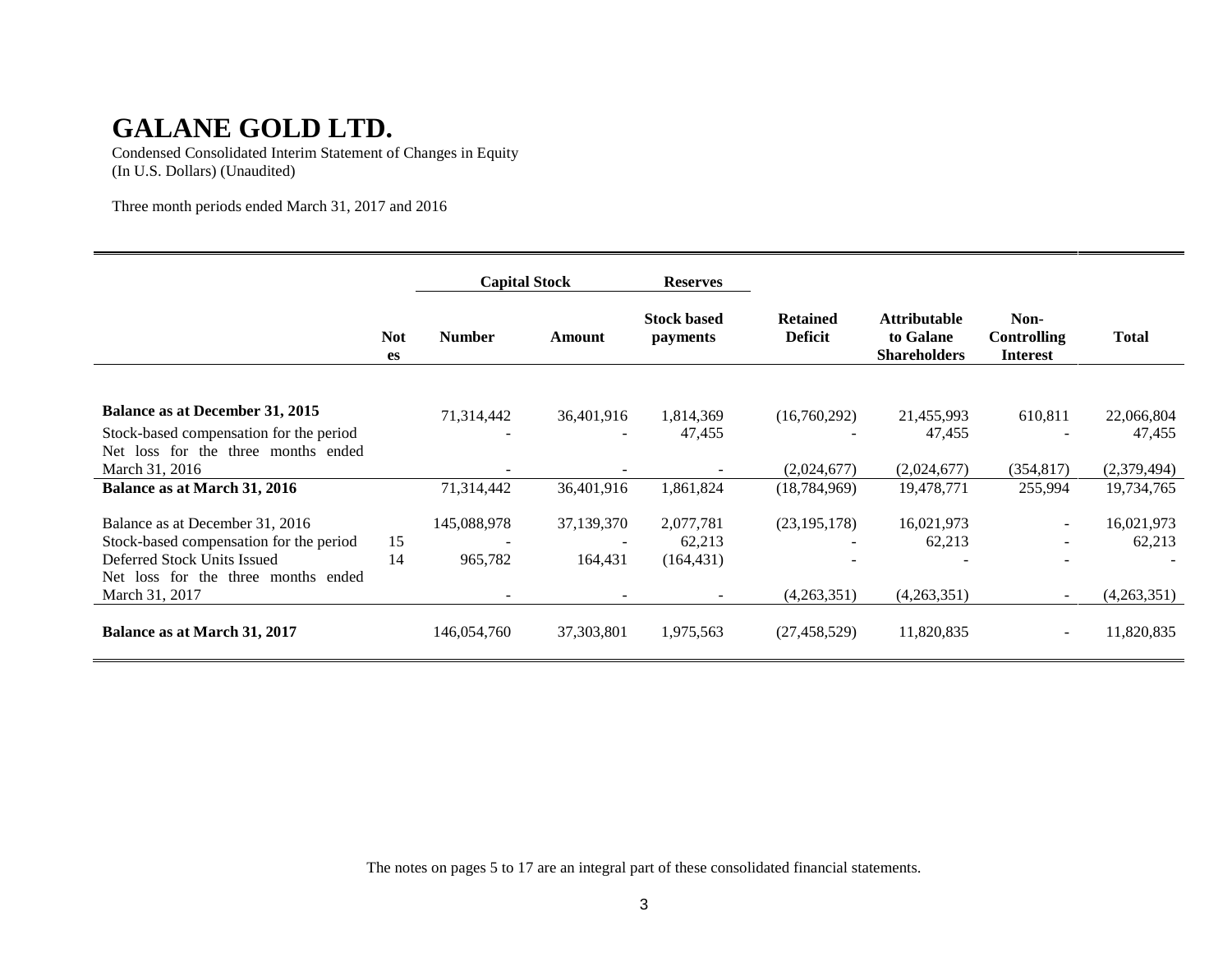Condensed Consolidated Interim Statement of Cash Flows (In U.S. Dollars) (Unaudited)

Three month period ended March 31,

|                                                          | <b>Notes</b> | 2017                                  | 2016            |
|----------------------------------------------------------|--------------|---------------------------------------|-----------------|
|                                                          |              |                                       |                 |
| Cash flows from operating activities:                    |              |                                       |                 |
| Net (loss) earnings for the period                       |              | (4,263,351)<br>\$                     | \$ (2,379,494)  |
| Items not involving cash:                                |              |                                       |                 |
| Depreciation and amortization                            | 9            | 1,288,484                             | 917,836         |
| Share based compensation                                 |              | 62,213                                | 47,455          |
| Accretion - ARO                                          | 10           | 63,108                                | 57,524          |
| Accretion - Short term note                              | 12           | 166,704                               |                 |
| Interest expense                                         | 15           | 257,985                               | 63,465          |
| Foreign exchange loss                                    |              | 306,771                               | 177,237         |
| Change in fair value of warrants                         |              | 1,529                                 | 2,473           |
| Deferral of royalties payable                            | 12           | 340,793                               | 375,352         |
| Working capital adjustments:                             |              |                                       |                 |
| Change in trade and other receivables                    |              | 15,819                                | 252,916         |
| Change in inventories                                    |              | 2,070,098                             | 783,424         |
| Change in trade and other payables relating to operating |              |                                       |                 |
| activities                                               |              | 511,100                               | 322,344         |
| Cash flows from operating activities                     |              | 821,253                               | 620,532         |
|                                                          |              |                                       |                 |
| Cash flows from investing activities:                    | 9            |                                       |                 |
| Mining assets acquired                                   |              | (610, 600)                            | (229,761)       |
| Cash flows used in investing activities                  |              | (610, 600)                            | (229,761)       |
| Cash flow from financing activities:                     |              |                                       |                 |
| Short term note                                          | 12           | 499,888                               |                 |
| Interest paid                                            |              | (11, 140)                             |                 |
| Repayment of interest bearing loans                      |              | (265, 860)                            | (60,000)        |
| Capital lease obligations                                |              | (17, 013)                             | (31,207)        |
| Cash flows from financing activities                     |              | 205,875                               | (91, 207)       |
|                                                          |              |                                       |                 |
| Increase (Decrease) in cash                              |              | 416,528                               | 299,564         |
| Effect of unrealized foreign exchange gain on cash       |              | 820                                   | 10,088          |
|                                                          |              |                                       |                 |
| Cash, at January 1                                       |              | 823,741                               | 1,887,179       |
|                                                          |              |                                       |                 |
| Cash, at March 31                                        | 6            | $\overline{\mathcal{S}}$<br>1,241,089 | \$<br>2,196,831 |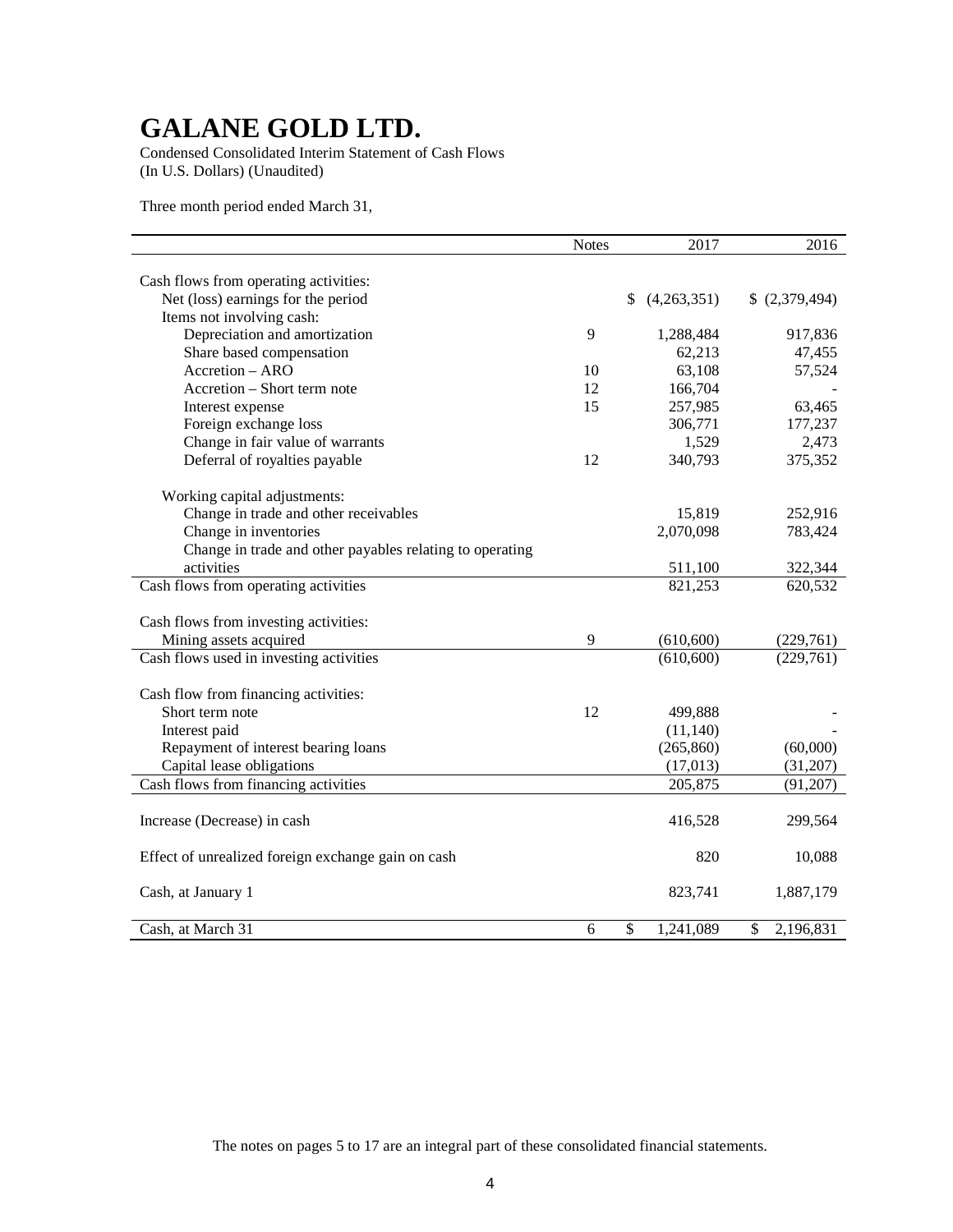Notes to the Unaudited Condensed Consolidated Interim Financial Statements

For the three months ended March 31, 2017 and 2016

## **1. Corporate Information and going concern**

Galane Gold Ltd. (the "Company") operates through its wholly owned subsidiary, Galane Gold Mines Ltd., which was incorporated under the *Business Corporations Act* (Ontario) on November 15, 2010 and whose principal business activities are the exploration for, development of, and operation of gold mining properties. The Company's registered and head office is located at Suite 1800, 181 Bay St., Toronto, Ontario, Canada.

These consolidated financial statements have been prepared on a going concern basis, which assumes that the Company will be able to realize its assets and discharge its liabilities in the normal course of business as they come due into the foreseeable future.

For the three months ended March 31, 2017, the Company incurred a net loss of \$4.3 million, with operating activities generating a \$0.8 million cash inflow. However, as at March 31, 2017, the Company had a working capital deficiency of \$13.1 million (December 31, 2016 - \$8.5 million). At March 31, 2017, the Company had unrestricted cash of \$1.2 million and current assets of \$7.5 million.

The Company's liquidity position was adversely impacted by the decline in gold price in late 2016, in conjunction with free cash flow being diverted to capital projects, primarily the Galaxy re-start, which given the current cash constraints has been placed into idle mode. The Company is due to repay the remaining balance of the Samsung financing facility of \$1.7 million and commence the repayment of deferred royalties amounting to \$3.2 million during the year ended December 31, 2017.

The Company`s ability to continue as a going concern is dependent upon its ability to generate cash flow from operations, renegotiate existing payment terms and, to the extent that this is not sufficient, to obtain additional funding from loans, equity financings or through other arrangements. While the Company has been successful in arranging financing in the past, the success of such initiatives cannot be assured. These conditions may cast significant doubt on the validity of the going concern assumption.

These consolidated financial statements do not reflect the adjustments to the carrying values of assets and liabilities and the reported expenses and statement of financial position classifications that would be necessary were the going concern assumption deemed to be inappropriate. These adjustments could be material.

## **2. Basis of preparation:**

### **(a) Statement of compliance**

The unaudited condensed consolidated interim financial statements (the "Financial Statements") of the Company as at and for the three months ended March 31, 2017 have been prepared in accordance with IAS 34, Interim Financial Reporting, and do not include all of the information required for full annual consolidated financial statements. Accordingly, certain information and disclosures normally included in annual financial statements prepared in accordance with International Financial Reporting Standards ("IFRS") have been omitted or condensed.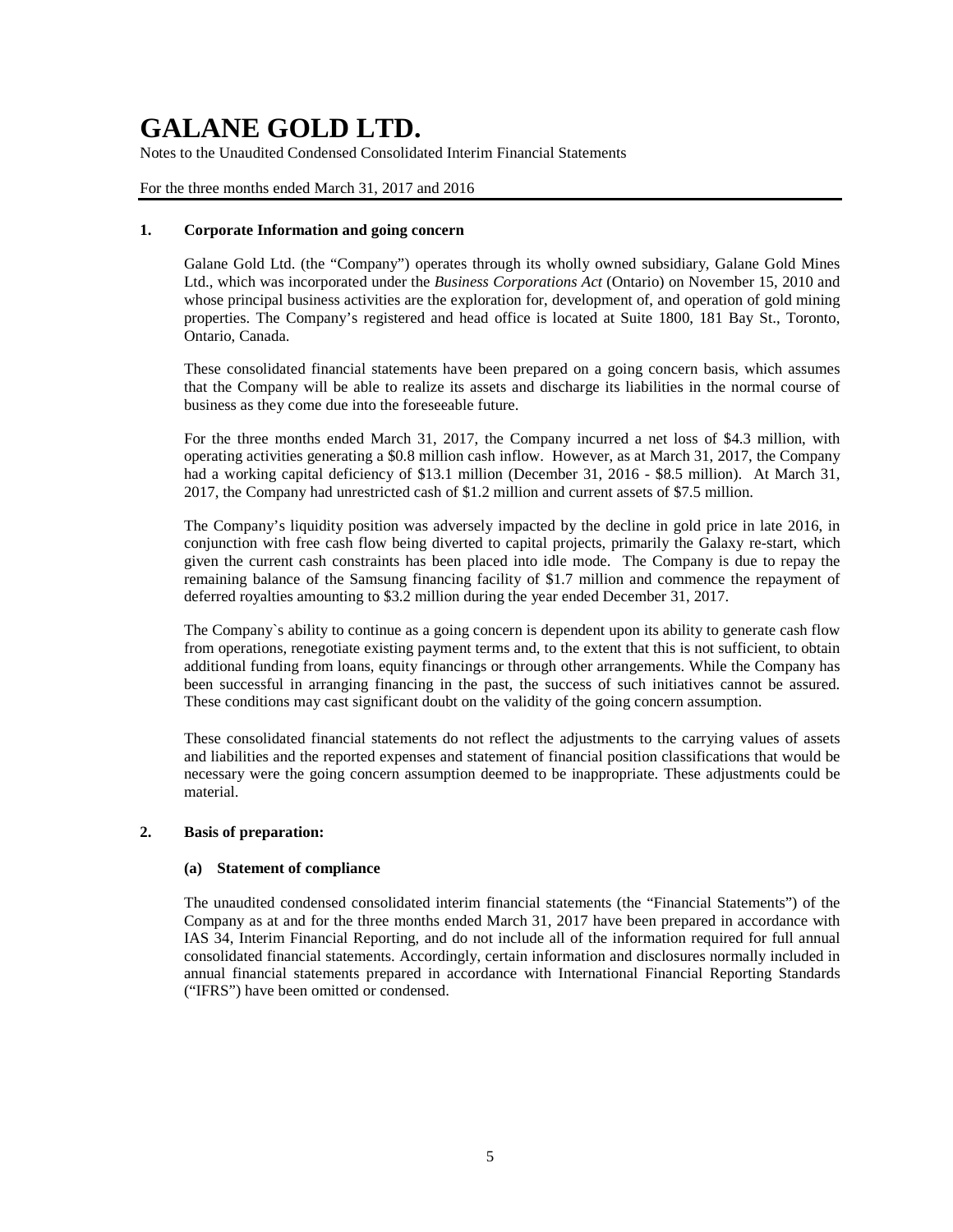Notes to the Unaudited Condensed Consolidated Interim Financial Statements

### For the three months ended March 31, 2017 and 2016

### **(b) Significant accounting judgments, estimates and assumptions**

The preparation of the Financial Statements in conformity with IFRS requires management to make judgments, estimates and assumptions that affect the reported amounts of assets, liabilities and contingent liabilities at the date of the Financial Statements and reported amounts of revenues and expenses during the reporting period. Estimates and assumptions are continuously evaluated and are based on management's experience and other factors, including expectations of future events that are believed to be reasonable under the circumstances. Actual results may differ from these estimates. The particular areas of estimation uncertainty and critical judgments are outlined in detail in the annual audited consolidated financial statements for the year ended December 31, 2016 (the "Annual Financial Statements").

### **(c) Basis of consolidation**

The significant subsidiaries of the Company are accounted for as follows:

|                                 | Country of       | % equity interest | Accounting    |
|---------------------------------|------------------|-------------------|---------------|
|                                 | Incorporation    | March 31, 2017    | Method        |
|                                 |                  |                   |               |
| Galane Gold Mines Ltd.          | Canada           | 100\%             | Consolidation |
| Mupane Gold Mines Limited       | <b>Mauritius</b> | 100%              | Consolidation |
| Gallery Gold Pty Ltd.           | Australia        | 100%              | Consolidation |
| Mupane Gold Mining (Pty) Ltd.   | <b>Botswana</b>  | 100\%             | Consolidation |
| The Northern Lights Exploration |                  |                   |               |
| Company (Pty) Ltd.              | <b>Botswana</b>  | 100\%             | Consolidation |
| Galaxy Gold Mining Limited      | South Africa     | 100%              | Consolidation |
|                                 |                  |                   |               |

The Company's other subsidiaries are Galane Gold Botswana (Pty) Ltd. (Botswana) (100% owned), Galaxy Gold Reefs (PTY) Ltd (100% owned) and Shashe Mines (Pty) Ltd. (Botswana) (85% owned).

Subsidiaries consist of entities over which the Company is exposed to, or has rights to, variable returns as well as the ability to affect those returns through the power to direct the relevant activities of the entity. The financial statements of subsidiaries are included in the consolidated financial statements from the date that control commences until the date that control ceases. The financial information of the subsidiaries are prepared for the same reporting period as the Company, using consistent accounting policies.

All balances, income and expenses and unrealized gains and losses resulting from transactions amongst subsidiaries of the Company are eliminated on consolidation.

### **(d) Functional and presentation currency**

The consolidated financial statements are presented in U.S. dollars, which is the functional currency of the Company and each of its subsidiaries. All amounts are in U.S. dollars, except where otherwise indicated.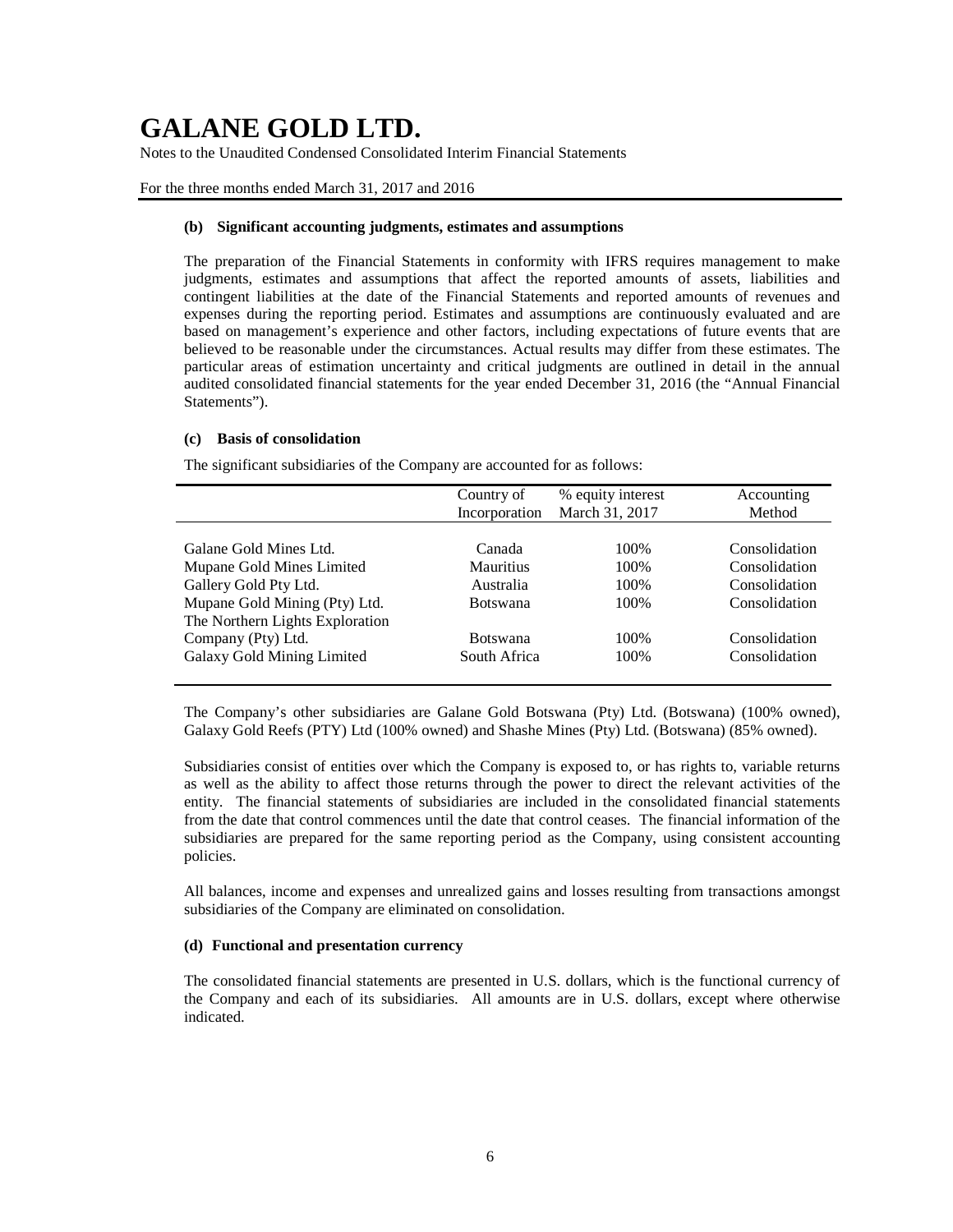Notes to the Unaudited Condensed Consolidated Interim Financial Statements

For the three months ended March 31, 2017 and 2016

## **3. Significant Accounting Policies:**

These Financial Statements have been prepared following the same accounting policies and methods of computation as the Annual Financial Statements.

## **4. Future Accounting Policies:**

The following new standards and amendments to standards and interpretations which were issued but not yet effective for the quarter ended March 31, 2017, have not been applied in preparing these Financial Statements. They are summarized as follows:

### **(a) IFRS 9 – Financial instruments**

The IASB has issued IFRS 9, Financial Instruments, which is a four-part project proposing to replace IAS 39, Financial Instruments: Recognition and Measurement. IFRS 9 is effective for annual periods beginning or after January 1, 2018. The Company will evaluate the impact of the change to its financial statements based on the characteristics on its financial instruments at the time of adoption.

# **(b) IFRS 15 – Revenue from Contracts with Customers**

In May 2015, the IASB issued IFRS 15, Revenue from Contracts with Customers (IFRS 15). The standard replaces IAS 11 "Construction Contracts", IAS 18 "Revenue", IFRIC 13 "Customer Loyalty Programmes", IFRIC 15 "Agreements for the Construction of Real Estate", IFRIC 18 "Transfer of Assets From Customers" and SIC 31 "Revenue – Barter Transactions Involving Advertising Services". IFRS 15 is effective for periods beginning on or after January 1, 2018, and is to be applied retrospectively. IFRS 15 clarifies the principles for recognizing revenue from contracts with customers. The Company is in the process of evaluating the requirements of the new standard.

### **(c) IFRS 16 – Leases**

In January 2016, the IASB issued IFRS 16 "Leases" ("IFRS 16"). This standard is effective for annual periods beginning on or after January 1, 2019, and permits early adoption, provided IFRS 15, has been applied, or is applied at the same date as IFRS 16. IFRS 16 requires lessees to recognize assets and liabilities for most leases. The Company is in the process of determining the impact of IFRS 16 on its consolidated financial statements.

### **(d) Amendment to IFRS 2 – Classification and measurement of share based payment transactions**

On June 20, 2016, the IASB issued amendments to IFRS 2 Share-based Payment, clarifying how to account for certain types of share-based payment transactions. The amendments apply for annual periods beginning on or after January 1, 2018. As a practical simplification, the amendments can be applied prospectively. Retrospective, or early, application is permitted if information is available without the use of hindsight.

The amendments provide requirements on the accounting for:

• the effects of vesting and non-vesting conditions on the measurement of cash-settled share-based payments;

• share-based payment transactions with a net settlement feature for withholding tax obligations; and

• a modification to the terms and conditions of a share-based payment that changes the classification of the transaction from cash-settled to equity-settled.

The Company intends to adopt the amendments to IFRS 2 in its financial statements for the annual period beginning on January 1, 2018. The extent of the impact of adoption of the standard has not yet been determined.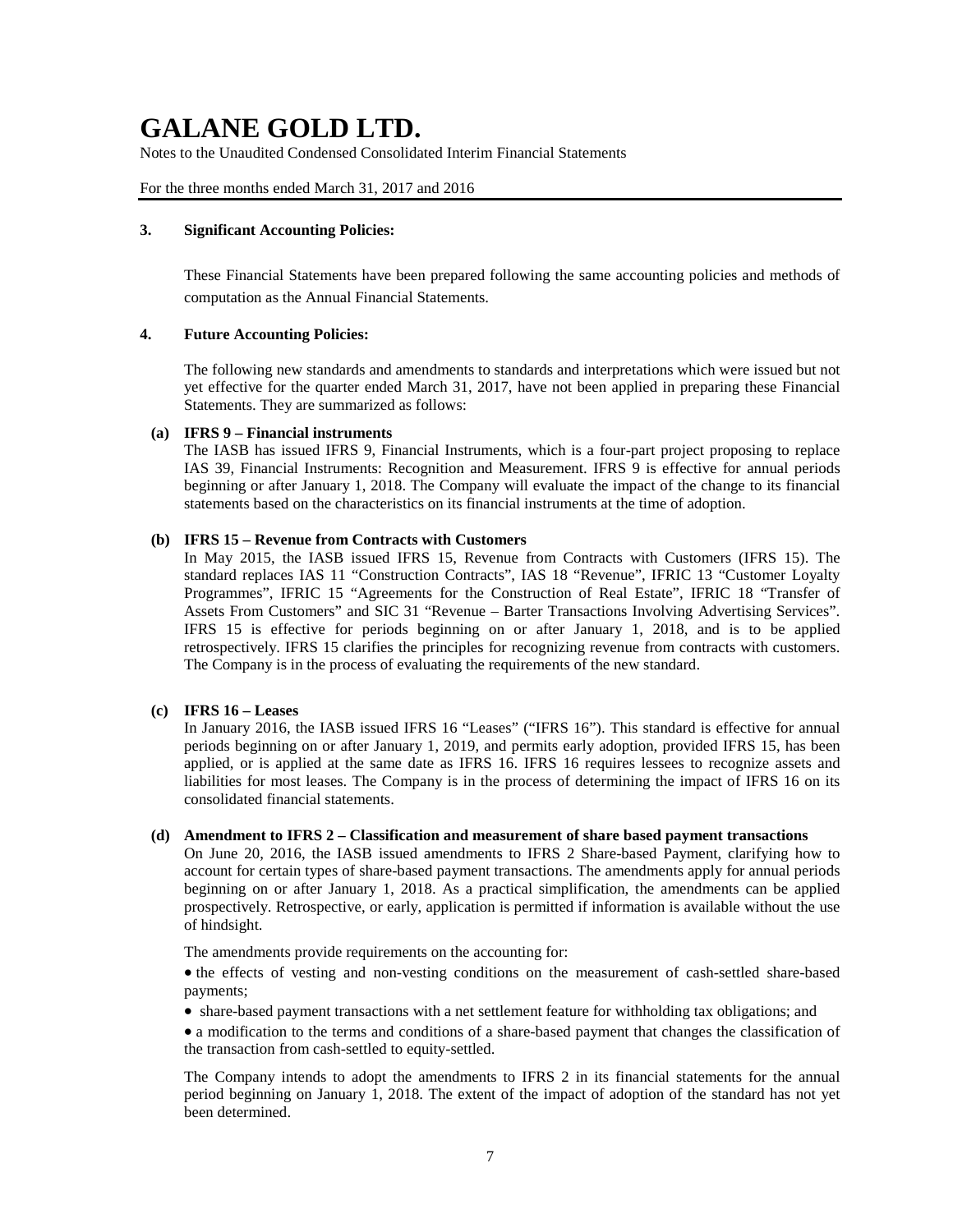Notes to the Unaudited Condensed Consolidated Interim Financial Statements

For the three months ended March 31, 2017 and 2016

## **5. Acquisitions:**

### **Galaxy Acquisition:**

On November 20, 2015 and December 23, 2015, the Company closed the acquisition of a majority of the issued and outstanding ordinary shares (each, a "Galaxy Share") of Galaxy, a gold mining company with operations in the Mpumalanga Province of South Africa. A wholly-owned subsidiary of the Company acquired approximately 74% of the issued and outstanding Galaxy Shares in exchange for 18,334,492 common shares with an aggregate value of approximately Cdn.\$1.1 million, based on a market price of Cdn.\$0.07 per common share, and common share purchase warrants exercisable to acquire an aggregate of up to 4,076,598 common shares until November 20, 2017 at Cdn.\$0.102 per common share (Cdn.\$0.175 before being adjusted as a result of the Rights Offering. See Note 15). The Company had advanced \$149,853 to Galaxy before the acquisition to fund working capital upon acquisition this amount has been treated as part of the acquisition cost. The acquisition was accounted for as a business combination.

| Mining properties                            | \$<br>12,526,313 |
|----------------------------------------------|------------------|
| Inventory                                    | 59,504           |
| Other current assets                         | 250,300          |
| Cash                                         | 2,329            |
| Trade and other payables                     | (3,309,382)      |
| Interest bearing loans                       | (6,330,133)      |
| Restoration and rehabilitation provision     | (1,539,922)      |
| Net assets                                   | \$<br>1,659,009  |
|                                              |                  |
| Consideration:                               |                  |
| Cash consideration                           | \$<br>149,853    |
| Share and warrant consideration              |                  |
| 18,334,492 common shares<br>$\bullet$        | 964,465          |
| 4,076,598 warrants to purchase common shares | 113,349          |
| Non-controlling interest $(1)$               | 431,342          |
| Acquisition of subsidiary                    | \$<br>1,659,009  |

(1) The non-controlling interest was measured at fair value at the date of the acquisition.

The Company then made an offer to all other shareholders of Galaxy to acquire the remaining Galaxy Shares on economically equivalent terms (the "Mandatory Offer"). On November 16, 2016, the Company completed the compulsory acquisition of the remaining holders of Galaxy Shares by the payment of approximately Cdn.\$235,000 cash to holders of Galaxy Shares who elected to receive cash consideration under the Mandatory Offer and the issuance of 2,340,094 common shares and common share purchase warrants exercisable to acquire an aggregate of up to 520,016 common shares until November 16, 2018 at Cdn.\$0.175 per common share to holders of Galaxy Shares who elected to subscribe for securities of the Company in lieu of cash consideration under the Mandatory Offer. As a result, the Company became the beneficial owner of 100% of the shares of Galaxy.

#### **Acquisition costs:**

The Company incurred \$192,914 of professional costs that were directly attributable to the Galaxy Acquisition which are included within corporate general and administration on the statement of earnings (loss) and comprehensive earnings (loss) in the year ended December 31, 2015.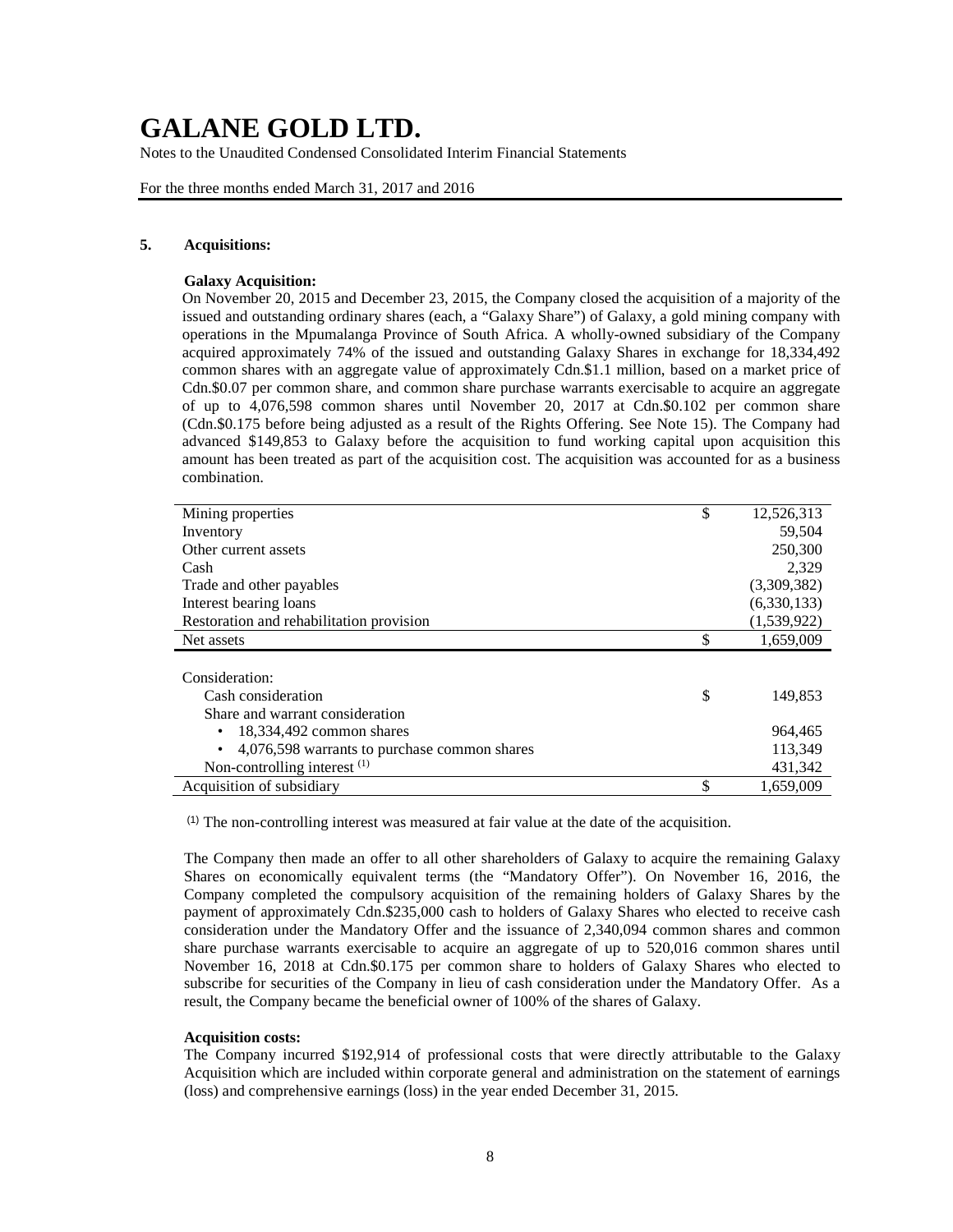Notes to the Unaudited Condensed Consolidated Interim Financial Statements

## For the three months ended March 31, 2017 and 2016

### **6. Financial instruments:**

The following table presents the carrying and estimated fair values of the Company's financial instruments.

|                                                         | Carrying and Fair value |    |              |
|---------------------------------------------------------|-------------------------|----|--------------|
| <b>Financial Assets</b>                                 | March 31,               |    | December 31, |
|                                                         | 2017                    |    | 2016         |
|                                                         |                         |    |              |
| Cash (level 1 of fair value hierarchy $(4)$ )           | \$<br>1,241,089         | -S | 823,740      |
| Trade and other receivables <sup>(1)</sup>              | 1,376,533               |    | 1,369,988    |
|                                                         | \$<br>2,617,622         |    | 2,193,728    |
|                                                         |                         |    |              |
| <b>Financial Liabilities</b>                            |                         |    |              |
|                                                         |                         |    |              |
| Accounts payable and accrued liabilities <sup>(2)</sup> | \$<br>12,058,589        | -S | 11.384.627   |
| Warrants denominated in a foreign currency              |                         |    |              |
| (level 2 of fair value hierarchy <sup>(4)</sup> )       | 144,052                 |    | 142,523      |
| Loans and borrowings $(3)$                              | 16,465,481              |    | 15,458,498   |
|                                                         | \$<br>28.668.122        |    | 26.985.648   |

(1) The fair value of trade and other receivables approximates the carrying amount given the short maturity period.<br>(2) The fair value of accounts payable and accrued liabilities approximates the carrying amount given the

The fair value of accounts payable and accrued liabilities approximates the carrying amount given the short maturity period.

- <sup>(3)</sup> The fair value of loans and borrowings approximates the carrying amount given the short maturity period, and the fair market value rate of interest that it carries.
- (4) The levels of the fair value hierarchy are defined as follows:
	- 1. Level 1- there are quoted prices in active markets for identical assets or liabilities.

2. Level 2- there are inputs other than quoted prices that are either directly or indirectly observable for the asset or liability.

3. Level 3- these are inputs that are not based on observable market data.

# **7. Trade and other receivables**

|                   | March 31,     | December 31, |
|-------------------|---------------|--------------|
|                   | 2017          | 2016         |
| Trade receivables | \$<br>540,477 | 394.543      |
| Other receivables | 79.278        | 102,850      |
| Taxes recoverable | 364,594       | 297,525      |
| Prepaid expenses  | 392.184       | 575,070      |
|                   | 1,376,533     | 1,369,988    |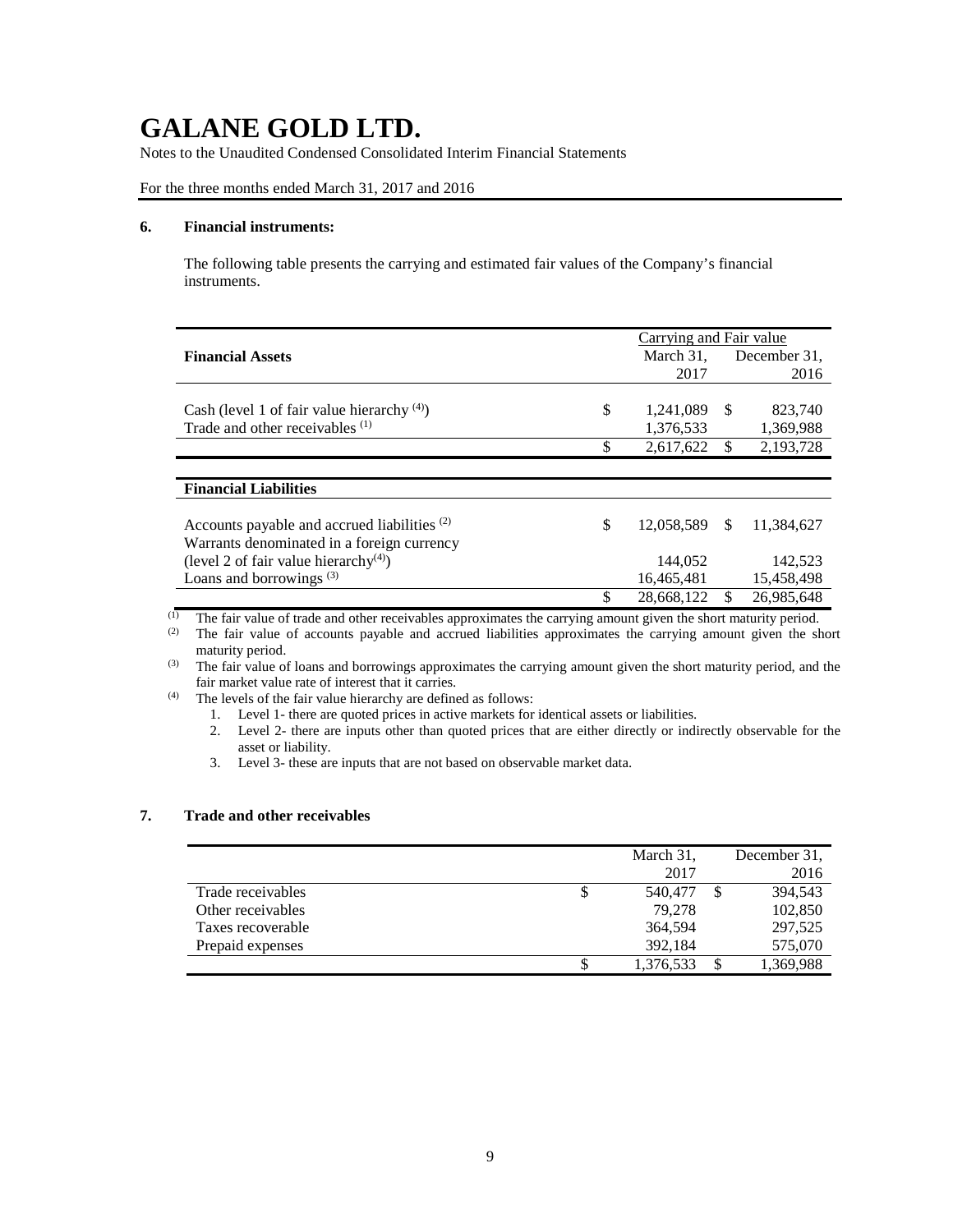Notes to the Unaudited Condensed Consolidated Interim Financial Statements

For the three months ended March 31, 2017 and 2016

### **8. Inventories**

The amount of inventories recognized as an expense during the period is included in mining costs in the condensed consolidated interim statement of earnings and comprehensive earnings. The carrying values at the end of the respective periods are:

|                 |   | March 31, | December 31, |
|-----------------|---|-----------|--------------|
|                 |   | 2017      | 2016         |
| Gold in process | J | 603.256   | 1,379,742    |
| <b>Supplies</b> |   | 2,421,328 | 3,110,903    |
| Ore Stockpiles  |   | 1,830,830 | 2,434,867    |
|                 |   | 4,855,414 | 6,925,512    |

## **9. Mining assets**

The continuity of mining assets for the three months ended March 31, 2017 is as follows:

|                                                                                      | Construction in |               | Mining and                      | Plant and                    |                                 |
|--------------------------------------------------------------------------------------|-----------------|---------------|---------------------------------|------------------------------|---------------------------------|
|                                                                                      | Progress        |               | Exploration                     | Equipment                    | Total                           |
|                                                                                      |                 |               | Properties                      |                              |                                 |
| Cost at December 31, 2016                                                            |                 |               |                                 |                              |                                 |
|                                                                                      | \$<br>2,654,539 | \$            | 82,806,525                      | 6,203,247<br>S               | 91,664,311<br>\$.               |
| Additions:                                                                           |                 |               |                                 |                              |                                 |
| Additions                                                                            | (23, 923)       |               | 634,524                         |                              | 610,601                         |
| <b>Transfers</b>                                                                     | (586,386)       |               |                                 | 586,386                      |                                 |
|                                                                                      |                 |               |                                 |                              |                                 |
| Cost at March 31, 2017                                                               | \$<br>2,044,230 | \$            | 83,441,049                      | 6,789,633<br>\$              | 92,274,912<br>\$                |
| Accumulated depreciation<br>and amortization at<br>December 31, 2016<br>Amortization | \$              | $\mathcal{S}$ | (48, 327, 118)<br>(1, 130, 069) | \$ (3,828,517)<br>(158, 415) | \$(52,155,635)<br>(1, 288, 484) |
| Accumulated depreciation<br>and amortization at March<br>31, 2017                    | \$              | \$            | (49, 457, 187)                  | \$ (3,986,932)               | \$(53,444,119)                  |
| Net book value, March 31,<br>2017                                                    | \$<br>2,044,230 | \$            | 33,983,862                      | \$<br>2,802,701              | 38,830,793<br>\$                |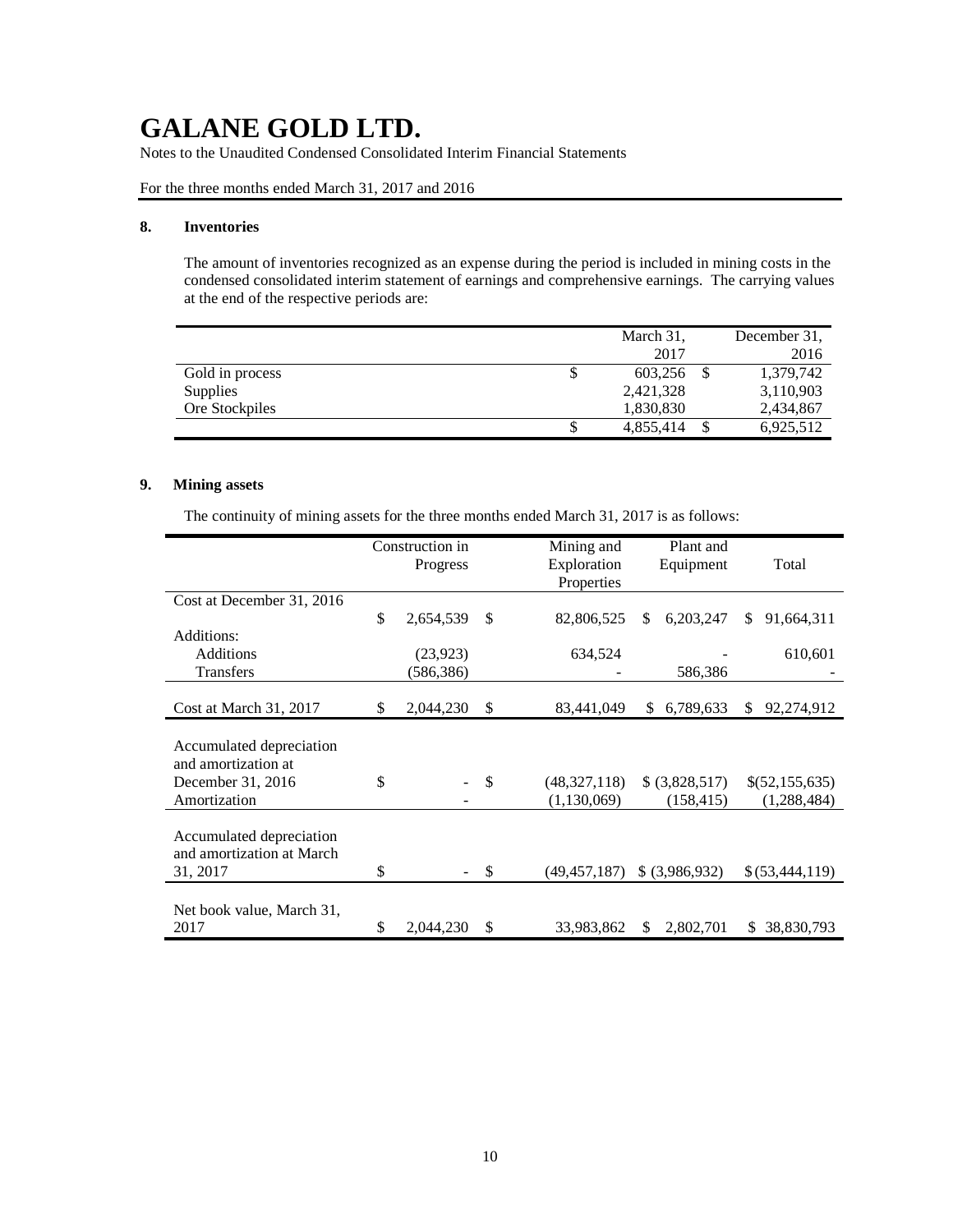Notes to the Unaudited Condensed Consolidated Interim Financial Statements

For the three months ended March 31, 2017 and 2016

### **10. Restoration and rehabilitation provision**

|                                               | Restoration and rehabilitation provision |           |
|-----------------------------------------------|------------------------------------------|-----------|
| At December 31, 2016                          |                                          | 5,620,295 |
| Revaluation                                   |                                          | 131.469   |
| Accretion during the three month period ended |                                          |           |
| March 31, 2017                                |                                          | 63.108    |
| At March 31, 2017                             |                                          | 5,814,872 |

### **11. Trade accounts payable and accrued liabilities:**

|                                               | March 31,<br>2017       |    | December 31.<br>2016   |
|-----------------------------------------------|-------------------------|----|------------------------|
| Trade accounts payable<br>Accrued liabilities | 10,087,698<br>1,970,891 |    | 9,566,761<br>1,817,866 |
|                                               | 12,058,589              | £. | 11,384,627             |

#### **12. Interest-bearing loans and borrowings:**

|                                         | March 31,       |               | December 31, |
|-----------------------------------------|-----------------|---------------|--------------|
|                                         | 2017            |               | 2016         |
|                                         |                 |               |              |
| Current                                 |                 |               |              |
| Mining Royalties $(2)$                  | \$<br>4,757,097 | <sup>\$</sup> | 2,932,110    |
| Secured Facility Mupane <sup>(3)</sup>  | 1,713,000       |               | 1,990,000    |
| Short Term Note <sup>(4)</sup>          | 666.592         |               |              |
| Shareholder Loans Galaxy <sup>(5)</sup> | 898.892         |               | 825,863      |
| Capital lease obligation $(6)$          | 506,483         |               | 528,977      |
|                                         | \$<br>8,542,064 | \$            | 6,276,950    |
|                                         |                 |               |              |
| Non-Current                             |                 |               |              |
| Debentures <sup>(1)</sup>               | \$<br>5,929,776 | -S            | 5,846,976    |
| Mining Royalties <sup>(2)</sup>         | 1,585,699       |               | 2,932,110    |
| Capital lease obligation $(6)$          | 407,942         |               | 402,462      |
|                                         | \$<br>7,923,417 | \$            | 9,181,548    |

(1) The Company issued unsecured debentures to certain Galaxy loan holders and other parties as settlement of amounts previously due on the acquisition of Galaxy (Note 5). The terms of the debentures are as follows:

- Initial principal amount \$5,650,268.
- Principal repayment on November 20, 2019.
- Interest rate fixed rate of 4% per annum, compounded annually and payable on the principal repayment date.
- \$3,249,432 of such principal is convertible into common shares at a price of Cdn.\$0.58 per share, based on a predetermined exchange rate, with interest convertible into common shares, based on a pre-determined exchange rate, at a price equivalent to the greater of Cdn.\$1.00 and the Discounted Market Price (as defined by the TSX Venture Exchange) at the time of conversion, subject to acceptance of the TSX Venture Exchange.
- \$2,400,836 of such principal is convertible into common shares at a price of Cdn.\$0.58 per share, based on a predetermined exchange rate, with interest convertible into common shares, based on a pre-determined exchange rate, at a price equivalent to the greater of Cdn.\$0.58 and the Discounted Market Price (as defined by the TSX Venture Exchange) at the time of conversion, subject to acceptance of the TSX Venture Exchange.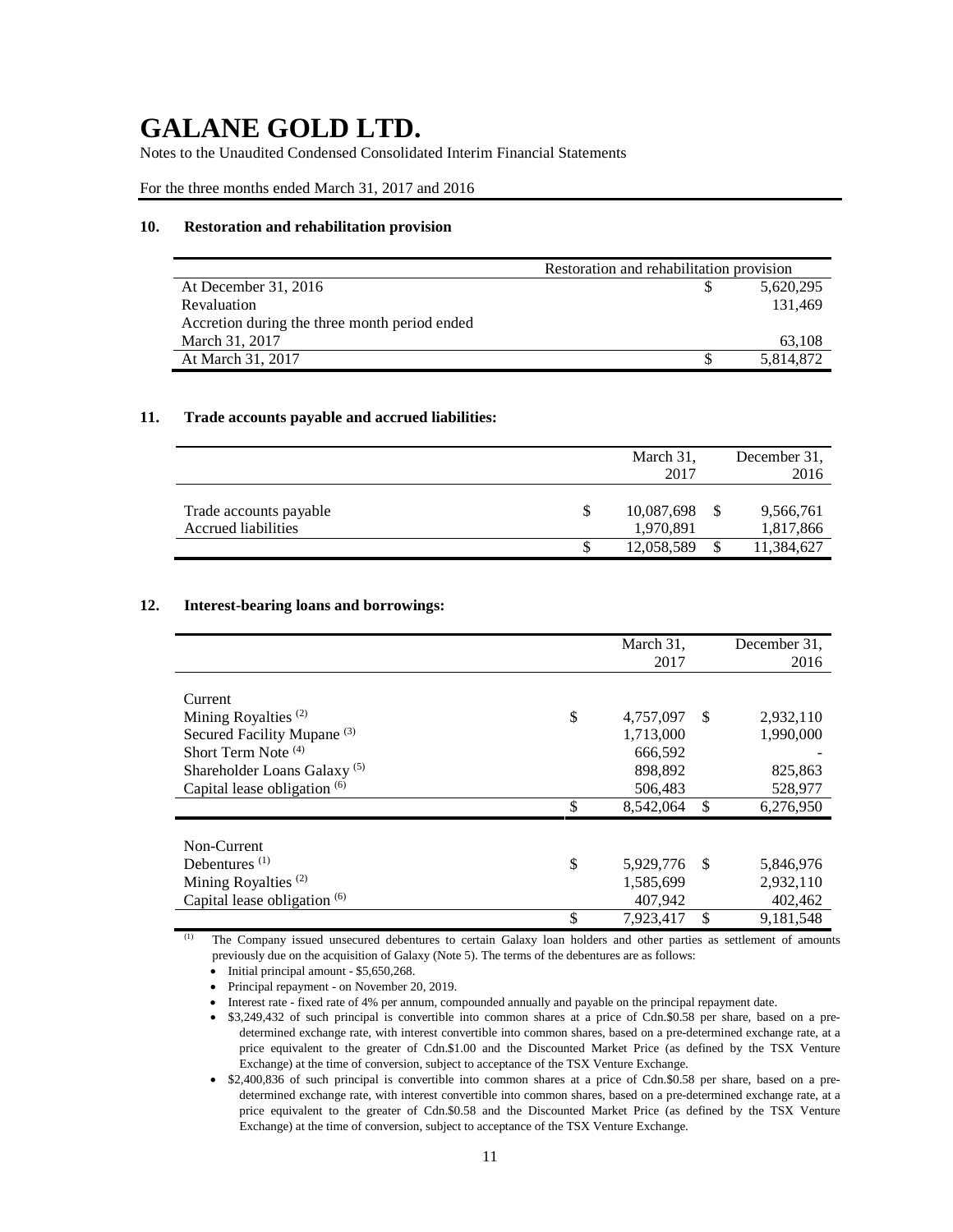Notes to the Unaudited Condensed Consolidated Interim Financial Statements

### For the three months ended March 31, 2017 and 2016

- <sup>(2)</sup> The Government of Botswana has agreed to the deferral of royalties payable on the sale of gold under the following terms:
	- Royalties due to June 2016 have been deferred until July 2017
	- Repayment of royalties due to June 2016 to commence in July 2017 over 12 months
	- Interest to be charged from July 1, 2017 at Bank of Botswana commercial bank prime lending rate plus 5% The deferral amount is unsecured.
- <sup>(3)</sup> The Company entered into a loan facility and gold prepayment agreement with Samsung C&T UK Ltd dated as of August 22, 2014, as amended in November 2015, February 2017, March 2017 and April 2017. The current terms of the loan facility and the gold prepayment agreement are as follows:
	- the remaining schedule of monthly payments is two installments of \$138,500, four installments of \$277,000 and one monthly instalment of \$328,000 in October 2017;
	- in each month during the repayment period, Mupane must deliver at least 1,607 ounces of gold at a price for the gold selected by Samsung from any one of the four London Bulletin AM or PM dollar gold fixing prices falling either on the delivery date or on the day immediately following the Delivery Date, less a discount of 1.25%;
	- in each month following the repayment period and for such period as gold dore is produced Samsung will have the right to request delivery of all gold dore produced from the Tau ore body and the low grade stockpiles. In each case the price for the gold produced can be selected by Samsung from any one of the four London Bulletin AM or PM dollar gold fixing prices falling either on the delivery date or on the day immediately following the delivery date, less a discount of 2%;
	- in each month following the repayment period Samsung has been provided with the right of first refusal to purchase all gold produced from the Company's operations in Botswana on terms that are no more favourable than offered by a third party;
	- the rate of interest on the outstanding balance is 3% per annum, compounded annually; and
	- the facility is secured by a first charge against the assets of Mupane.
- (4) In January 2017, the Company issued an unsecured short term promissory note in the aggregate principal amount of \$1,000,000, due July 17, 2017 and bearing interest at a rate of 4% per annum.
- <sup>(5)</sup> There are numerous shareholder loan agreements on the acquisition of Galaxy (Note 5) denominated in South African Rand. The terms of the agreements are:
	- the rate of interest is between 15% per annum and South African prime rate plus 6% calculated and compounded monthly; and
	- the amounts outstanding are repayable on demand.
- <sup>(6)</sup> The Company acquired one light vehicle in 2014 for use at the mine for total cost of \$27,000 and financed the purchase through capital lease obligations. The capital leases are for a term of 36 months, with average monthly payments of \$870 per month principal and interest and a final payment of \$11,889, with the final payment in June 2017. In addition, the Company acquired a Komatsu Dozer in March 2015 and financed \$535,000 of the acquisition costs. The lease term is 48 months with monthly payments of approximately \$13,500 per month principal and interest. In December 2016, the Company acquired an Atlas Copco Simba drilling machine and financed \$617,000 of the acquisition cost. The lease term is 24 months with monthly payments of approximately \$28,616 in principal and interest.

#### **13. Income and Mining Taxes:**

The Company estimates the effective tax rate expected to be applicable for the full fiscal year and uses that rate to provide for income taxes in interim reporting periods. The Company also recognizes the tax impact on certain discrete (unusual or infrequently occurring) items, including changes in judgment concerning the probable realization of losses and effects of changes in tax laws or rates, in the interim period in which they occur.

As a result of the effect of utilization of loss carry forwards available to the Company, the Company reported no income tax expense for the three months ended March 31, 2017 (three months ended March 31, 2016 - \$nil). The effective income tax rates vary from the combined Canadian federal and provincial statutory income tax rate of 26.50% for the three months ended March 31, 2017 (three months ended March 31, 2016 – 26.50%) due to the geographical distribution of earnings, which are subject to different tax rates, fluctuations in exchange rates and other non deductible expenses.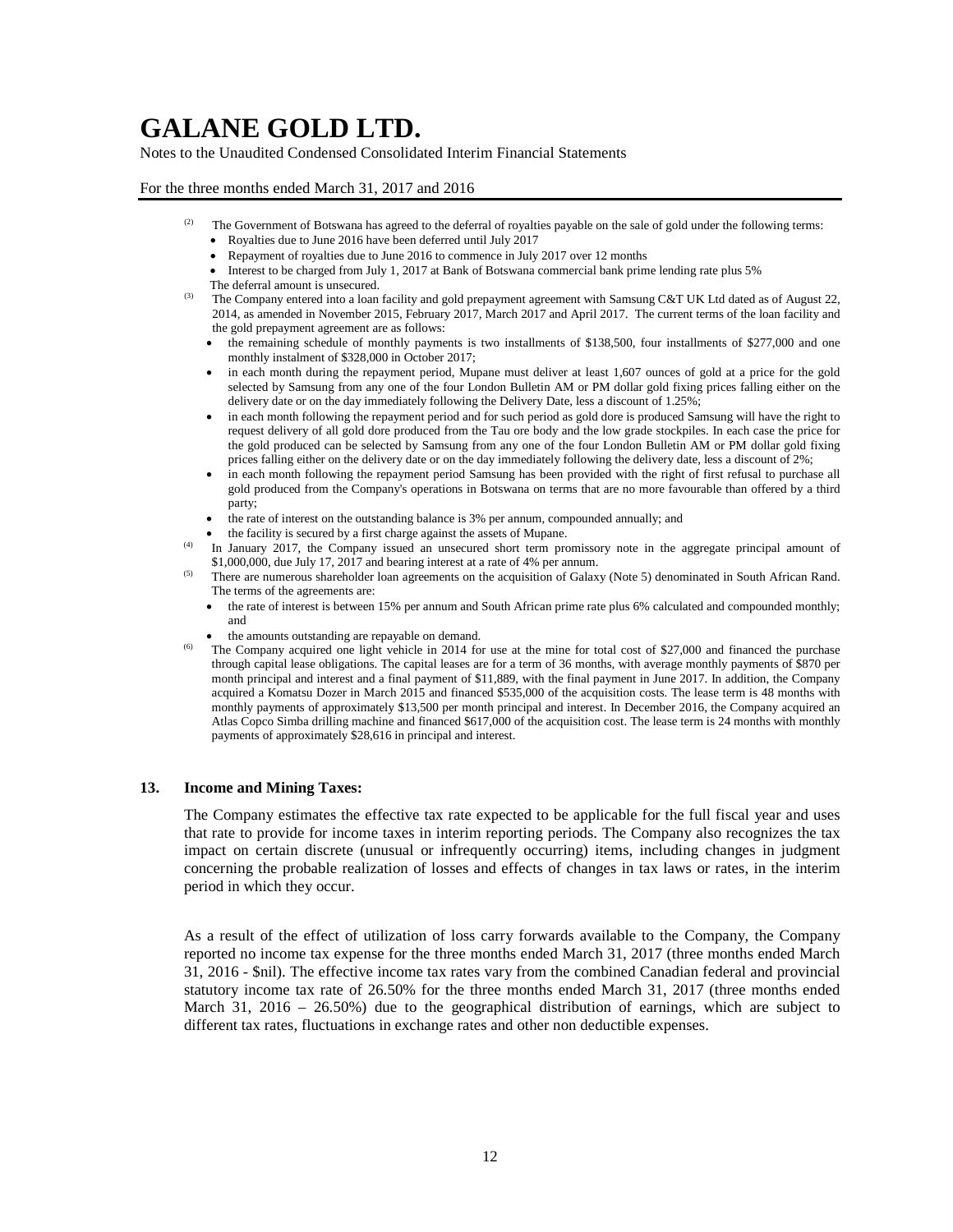Notes to the Unaudited Condensed Consolidated Interim Financial Statements

### For the three months ended March 31, 2017 and 2016

### **14. Share Capital**

#### **(a) Authorized share capital:**

As at March 31, 2017, the authorized share capital of the Company consisted of an unlimited number of common shares. All issued shares are fully paid.

### **(b) Issued share capital:**

As at March 31, 2017, 146,054,760 common shares are issued and outstanding.

The Company issued 965,782 common shares during the three month period ended March 31, 2017. The shares were issued pursuant to the Company's deferred share unit plan at a weighted average price of C\$0.17.

The Company did not issue any common shares during the three month period ended March 31, 2016.

### **(c) Stock Options:**

The Company has a stock option plan whereby options may be granted to directors, officers, employees and consultants. As at March 31, 2017, a maximum of 14,605,476 options to purchase common shares were issuable under the Company's stock option plan, of which 3,565,476 remained available for issuance.

### **(d) Earnings (loss) per share:**

The calculation of earnings (loss) per share is based on the following data:

|                                                                                                                      | Three months<br>ended<br>March 31,<br>2017 | Three months<br>ended<br>March 31,<br>2016 |             |  |
|----------------------------------------------------------------------------------------------------------------------|--------------------------------------------|--------------------------------------------|-------------|--|
| Loss attributable to Galane shareholders                                                                             | \$<br>(4,263,351)                          | S                                          | (2,024,677) |  |
| Weighted average number of common shares outstanding for<br>purposes of basic earnings per share<br>Dilutive options | 145,732,833                                |                                            | 71,314,442  |  |
| Weighted average number of common shares outstanding for the                                                         |                                            |                                            |             |  |
| purpose of diluted earnings per share                                                                                | 145,732,833                                |                                            | 71,314,442  |  |
| Earnings per share                                                                                                   |                                            |                                            |             |  |
| <b>Basic</b>                                                                                                         | \$<br>(0.03)                               | \$                                         | (0.03)      |  |
| Diluted                                                                                                              | \$<br>(0.03)                               | S                                          | (0.03)      |  |

Basic earnings (loss) per share is computed by dividing the earnings (loss) by the weighted average number of common shares outstanding during the period. Diluted earnings per share reflects the potential dilution of outstanding deferred share units and stock options in the weighted average number of common shares outstanding during the period, if dilutive. For Q1 2017 and Q1 2016, all instruments were considered anti-dilutive due to the net loss in the respective periods.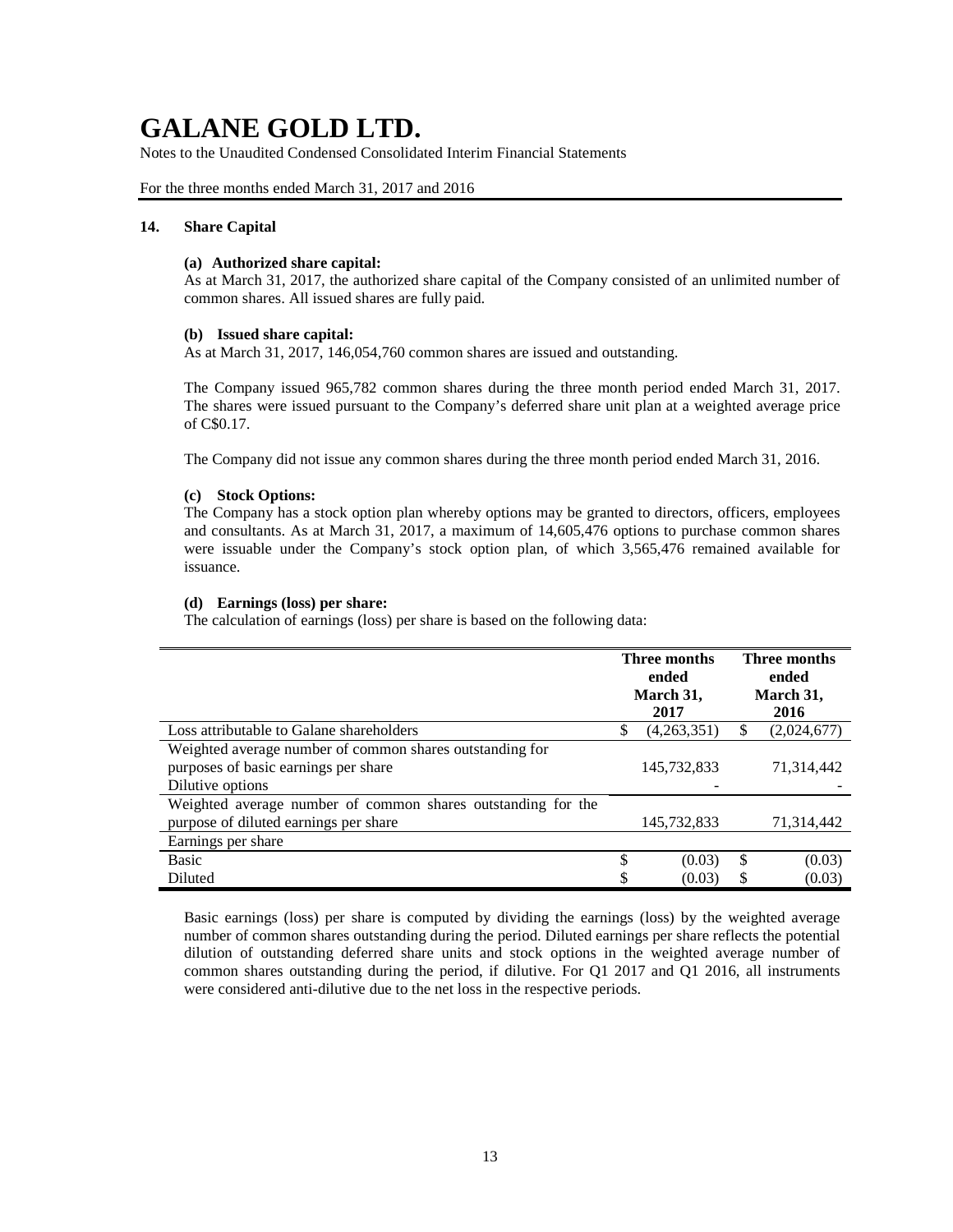Notes to the Unaudited Condensed Consolidated Interim Financial Statements

## For the three months ended March 31, 2017 and 2016

### **(e) Deferred Share Units**

During the period ended March 31, 2017, the Company issued a total of 965,782 shares under the Company's deferred share unit plan at a weighted average price of C\$0.17.

The Company has established a deferred share unit plan whereby deferred share units ("DSUs") may be granted to directors, officers, employees and consultants. As at March 31, 2017, a maximum of 13,262,888 DSUs were issuable under the Company's deferred share unit plan, of which 9,423,844 remained available for issuance.

## **(f) Warrants:**

The following is a summary of warrants outstanding as at March 31, 2017 and changes during the periods then ended:

|                                                          | Number of<br>Warrants | Weighted<br>Average<br><b>Exercise Price</b> |
|----------------------------------------------------------|-----------------------|----------------------------------------------|
|                                                          |                       | (Cdn.\$)                                     |
| Balance, March 31, 2016                                  | 4,076,598             | 0.10                                         |
| Warrants issued November 16, 2016, expiring November 16, | 520,016               | 0.18                                         |
| 2018                                                     |                       |                                              |
| Balance, March 31, 2017 and December 31, 2016            | 4,596,614             |                                              |

## **15. Breakdown of loss and comprehensive loss items:**

## **(a) Mining costs**

|                               | Three month<br>period ended<br>March 31,<br>2017 | Three month<br>period ended<br>March 31,<br>2016 |
|-------------------------------|--------------------------------------------------|--------------------------------------------------|
| Mining and production         | \$<br>7,024,729                                  | 6,371,528                                        |
| Administrative                | 918,740                                          | 875,240                                          |
| Total costs                   | 7,943,469                                        | 7,246,768                                        |
| Depreciation and amortization | 1,317,514                                        | 917,836                                          |
|                               | \$<br>9,260,983                                  | 8,164,604                                        |

### **(b) Corporate general and administration**

|                          | Three month<br>period ended<br>March 31,<br>2017 |  | Three month<br>period ended<br>March 31,<br>2016 |  |
|--------------------------|--------------------------------------------------|--|--------------------------------------------------|--|
| Professional fees        | 85,310                                           |  | 217,837                                          |  |
| Corporate administration | 339,110                                          |  | 248,896                                          |  |
| Share-based compensation | 62,213                                           |  | 47,455                                           |  |
|                          | 486,633                                          |  | 514,188                                          |  |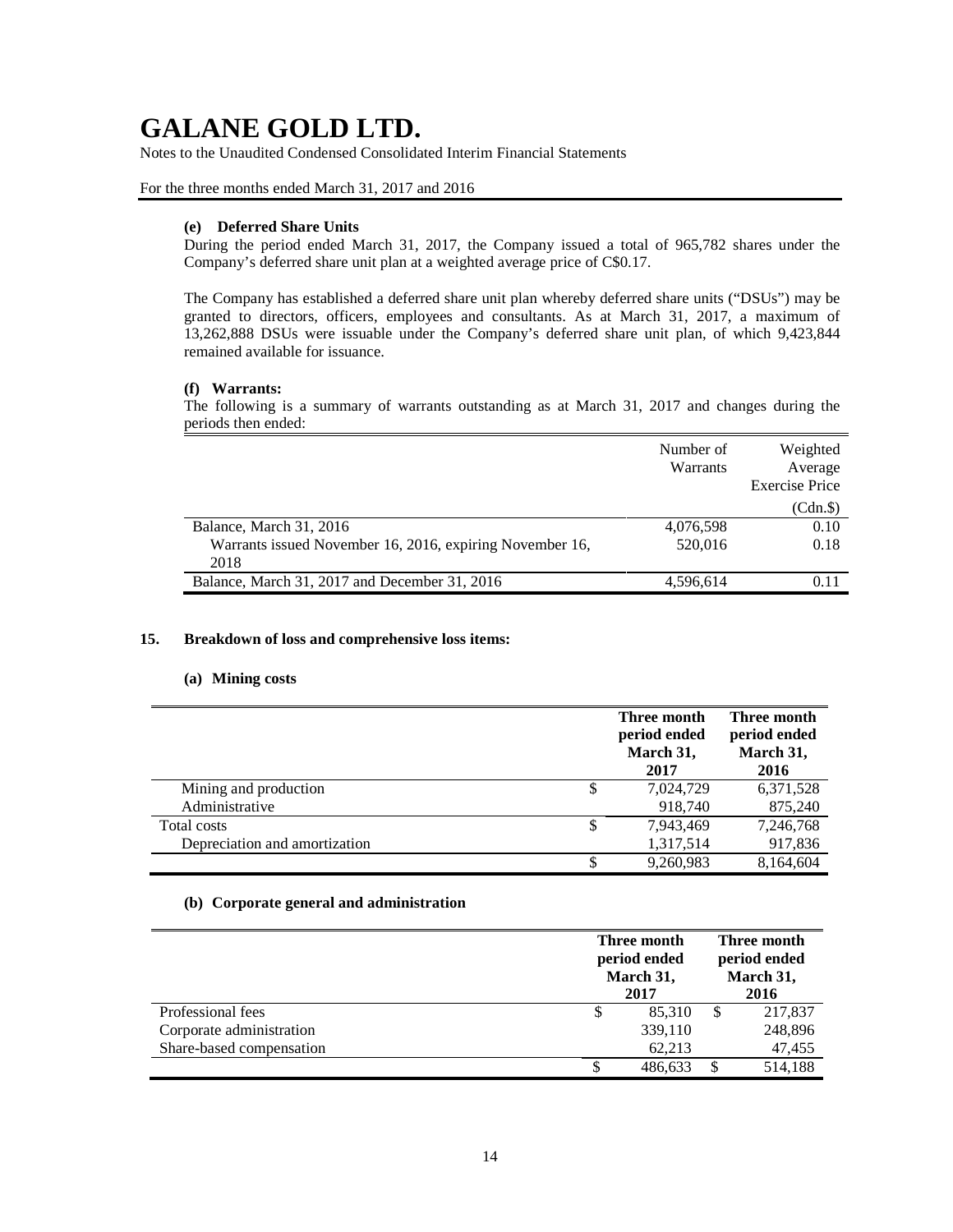Notes to the Unaudited Condensed Consolidated Interim Financial Statements

### For the three months ended March 31, 2017 and 2016

### **(c) Financing costs**

|                                                              | Three month<br>period ended<br>March 31,<br>2017 |         | Three month<br>period ended<br>March 31,<br>2016 |         |
|--------------------------------------------------------------|--------------------------------------------------|---------|--------------------------------------------------|---------|
| Interest on long term debt                                   |                                                  | 257,985 | S                                                | 63,465  |
| (Decrease)/Increase in fair value of warrants denominated in |                                                  |         |                                                  |         |
| foreign currency                                             |                                                  | 1.529   |                                                  |         |
| Accretion                                                    |                                                  | 229,812 |                                                  | 57,523  |
|                                                              |                                                  | 489.326 |                                                  | 120,988 |

### **(d) Other expenses**

|                       | Three month<br>period ended<br>March 31,<br>2017 | Three month<br>period ended<br>March 31,<br>2016 |
|-----------------------|--------------------------------------------------|--------------------------------------------------|
| Other income          | (1, 478)                                         | (1,536)                                          |
| Galaxy on-going costs | 306,950                                          | 453,926                                          |
|                       | 305,472                                          | 452,390                                          |

### **16. Commitments and Contingencies**

### **(a) Royalty expenses**

Production from the Mupane operation is subject to government royalties (included in mining costs) of 5% of revenues based on market prices at the date of shipment. For the three month period ended March 31, 2017, the Company expensed \$340,793 in royalties (2016 - \$375,352)

### **(b) Operating contractual obligations**

The Company has operating lease obligations which relate to obligations for land operating lease agreements as follows:

| • To be incurred in the remainder of $2017$ | \$257.433   |
|---------------------------------------------|-------------|
| • To be incurred $2018-2020$                | \$1,308,641 |

### **(c) Claims**

The Company is also subject to the possibility of revised tax assessments for some years. The Company does not believe that, should unfavourable decisions arise from any review of its tax filings, that any amount it might be required to pay will be material. No amounts have been provided for in the Financial Statements.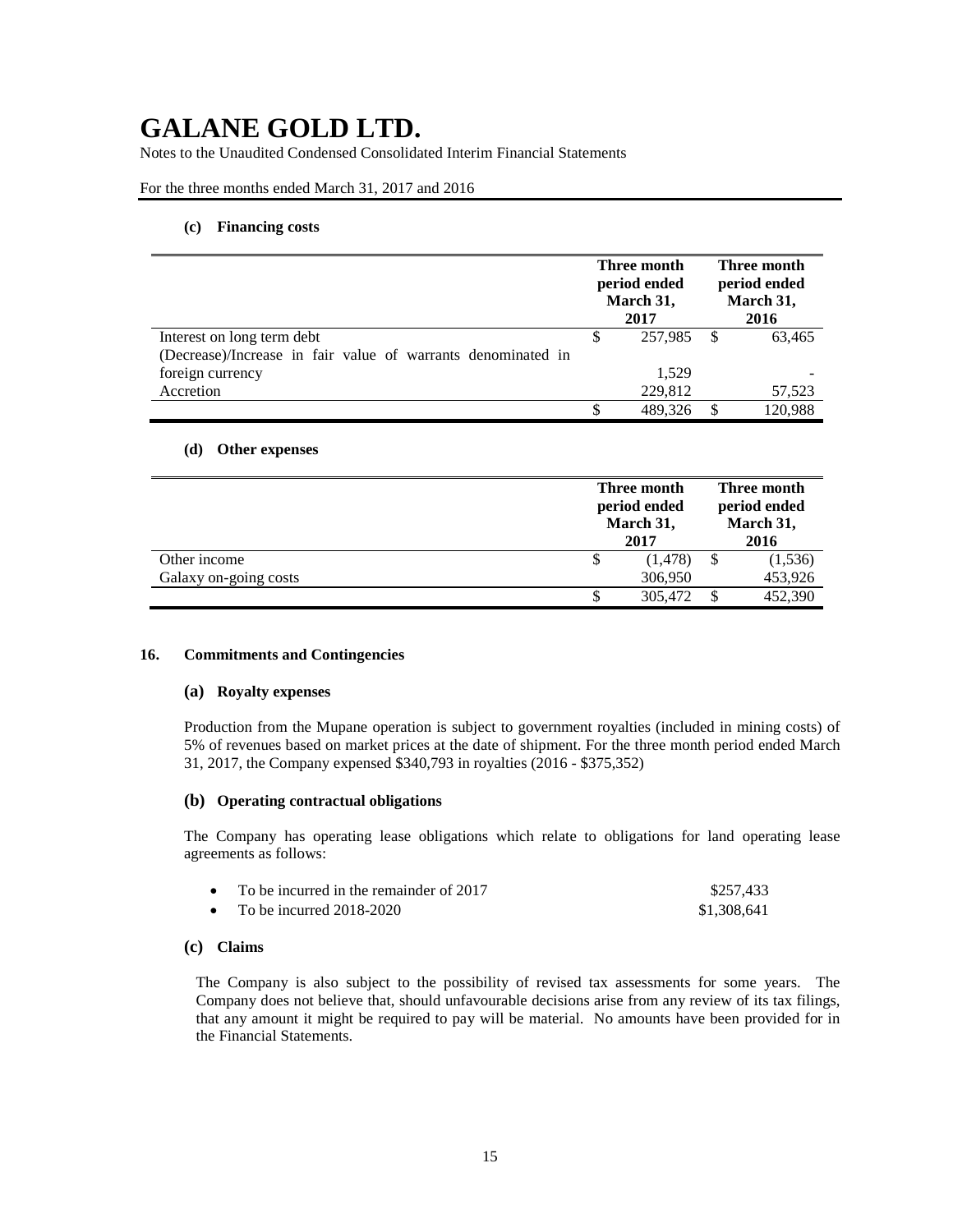Notes to the Unaudited Condensed Consolidated Interim Financial Statements

For the three months ended March 31, 2017 and 2016

## **17. Segmented information**

The Company operates in one reportable segment, being the exploration, development and operation of gold mining properties. All of the Company's equipment and mining assets are located in the Republics of Botswana and South Africa and all revenues of the Company have been earned to date in the Republic of Botswana. A breakdown of the total assets by geographic segment is as follows:

|                          | Canada    | <b>South Africa</b> | <b>Botswana</b> |            |
|--------------------------|-----------|---------------------|-----------------|------------|
| Cash<br>All other assets | \$36.184  | 75.238<br>\$.       | \$ 1.129,667    | 1.241.089  |
|                          | 5.453     | 12,781,977          | 32,275,310      | 45,062,740 |
| Balance, March 31, 2017  | \$ 41.637 | \$12,857,215        | \$ 33,404,977   | 46,303,829 |

## **18. Related party transactions**

During the three months ended March 31, 2017, no related party transactions occurred:

The remuneration of directors and other members of key management personnel during the three months ended March 31, 2017 are as follows:

|                                         | Three months ended |    | Three months ended |
|-----------------------------------------|--------------------|----|--------------------|
|                                         | March 31, 2017     |    | March 31, 2016     |
|                                         |                    |    |                    |
| <b>Salaries</b>                         | \$<br>286,824      | \$ | 258,052            |
| Management fees <sup>(1)</sup>          | 44,468             |    | 30,000             |
| Directors' fees                         | 20,654             |    | 21,080             |
| Share-based compensation <sup>(2)</sup> | 62,213             |    | 31,168             |
|                                         | \$<br>414,159      |    | 340,300            |

(1) Management fees represent compensation paid to officers of the Company pursuant to contracts for services.

(2) Share-based compensation is the fair value of options, deferred matching shares and DSUs granted to key management personnel.